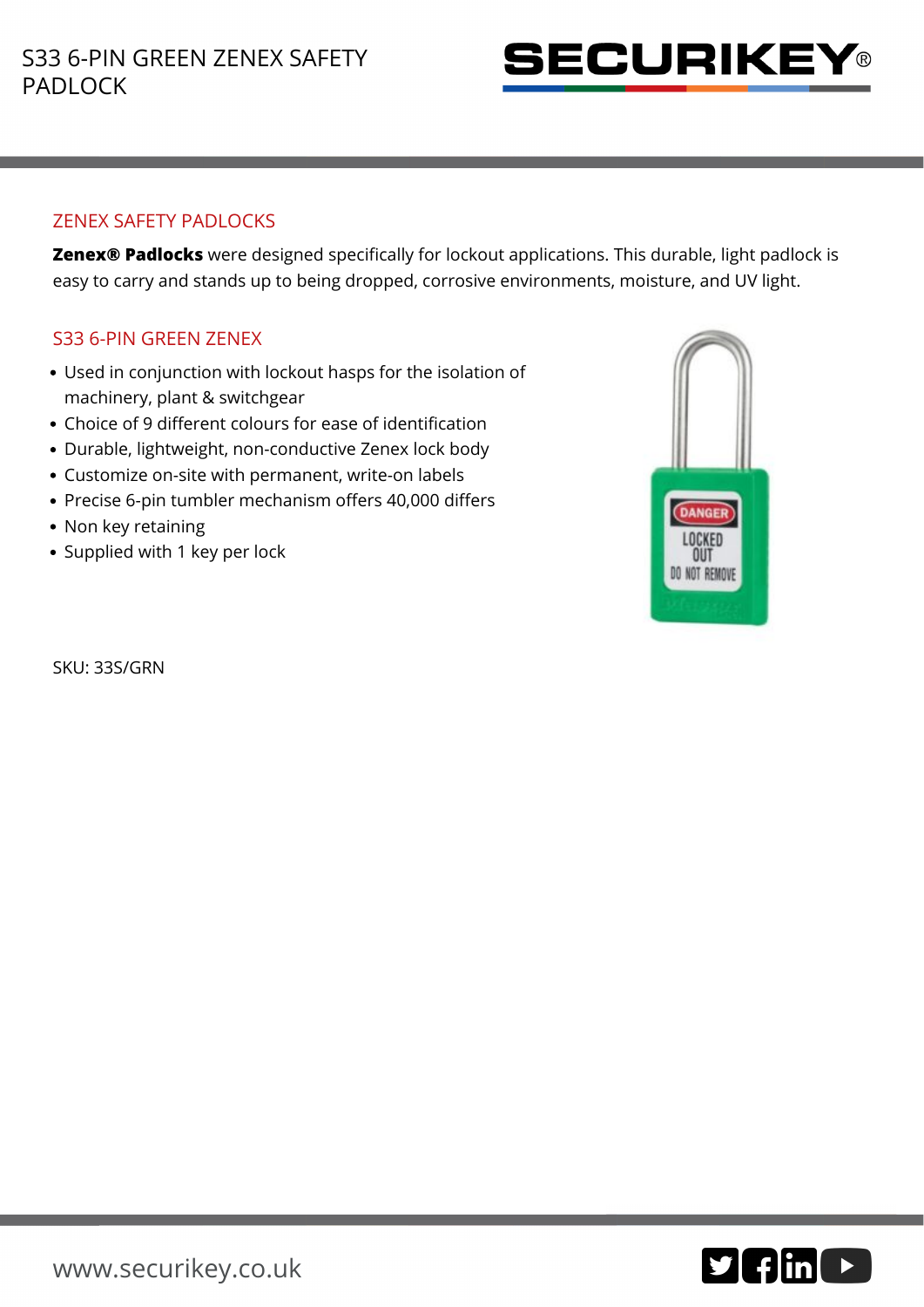

## ADDITIONAL INFORMATION

| Weight                                        | 0.095 kg          |
|-----------------------------------------------|-------------------|
| <b>Dimensions</b>                             | 35 (W) mm         |
| <b>Shackle Diameter</b>                       | 4.7 <sub>mm</sub> |
| <b>Vertical Shackle</b><br><b>Clearance</b>   | 38 <sub>mm</sub>  |
| <b>Horizontal Shackle</b><br><b>Clearance</b> | 16mm              |
| <b>Body Width</b>                             | 35mm              |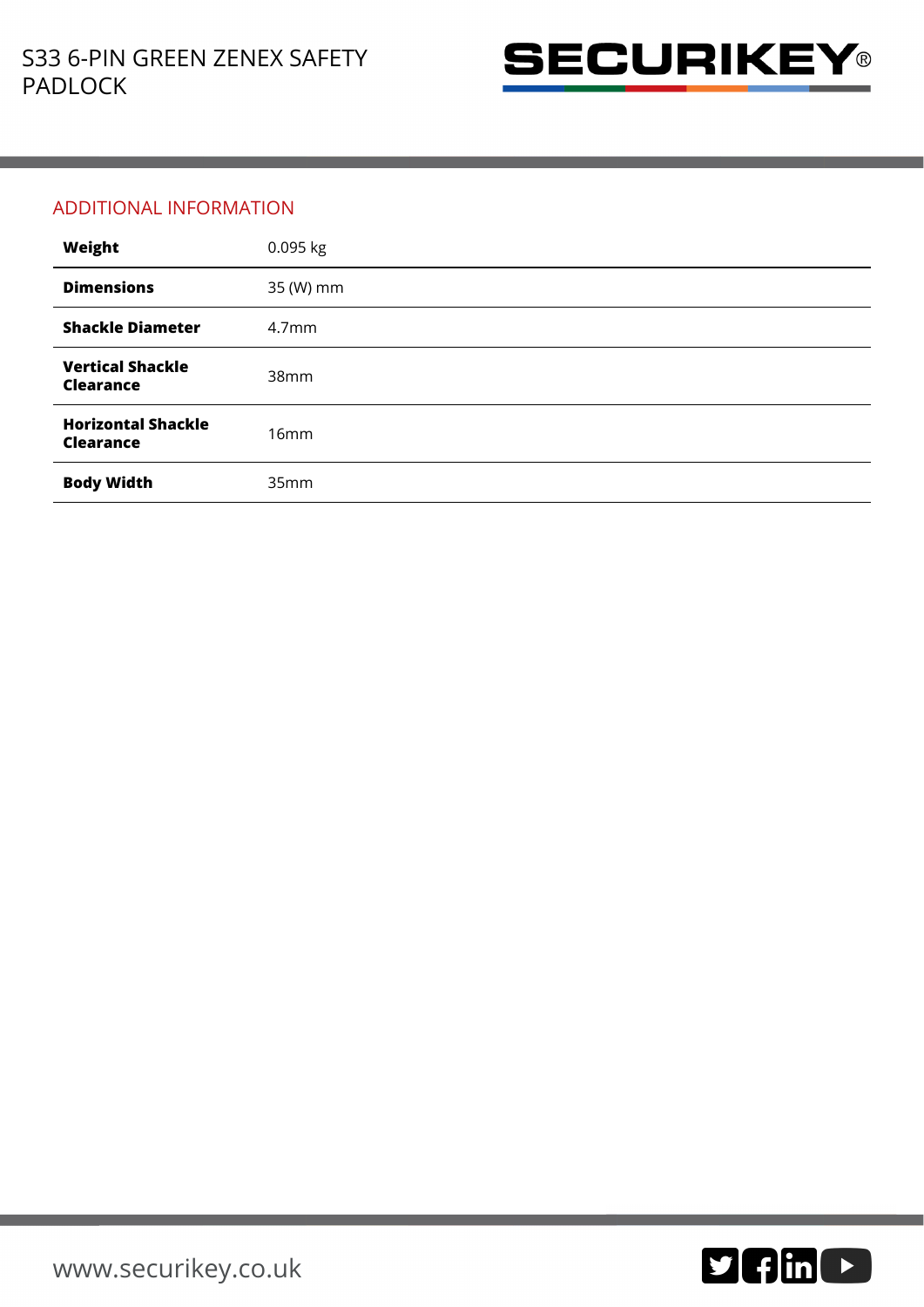

## S33 6-PIN GREEN ZENEX SAFETY PADLOCK IMAGES



S33 Safety Padlock Colour Variations